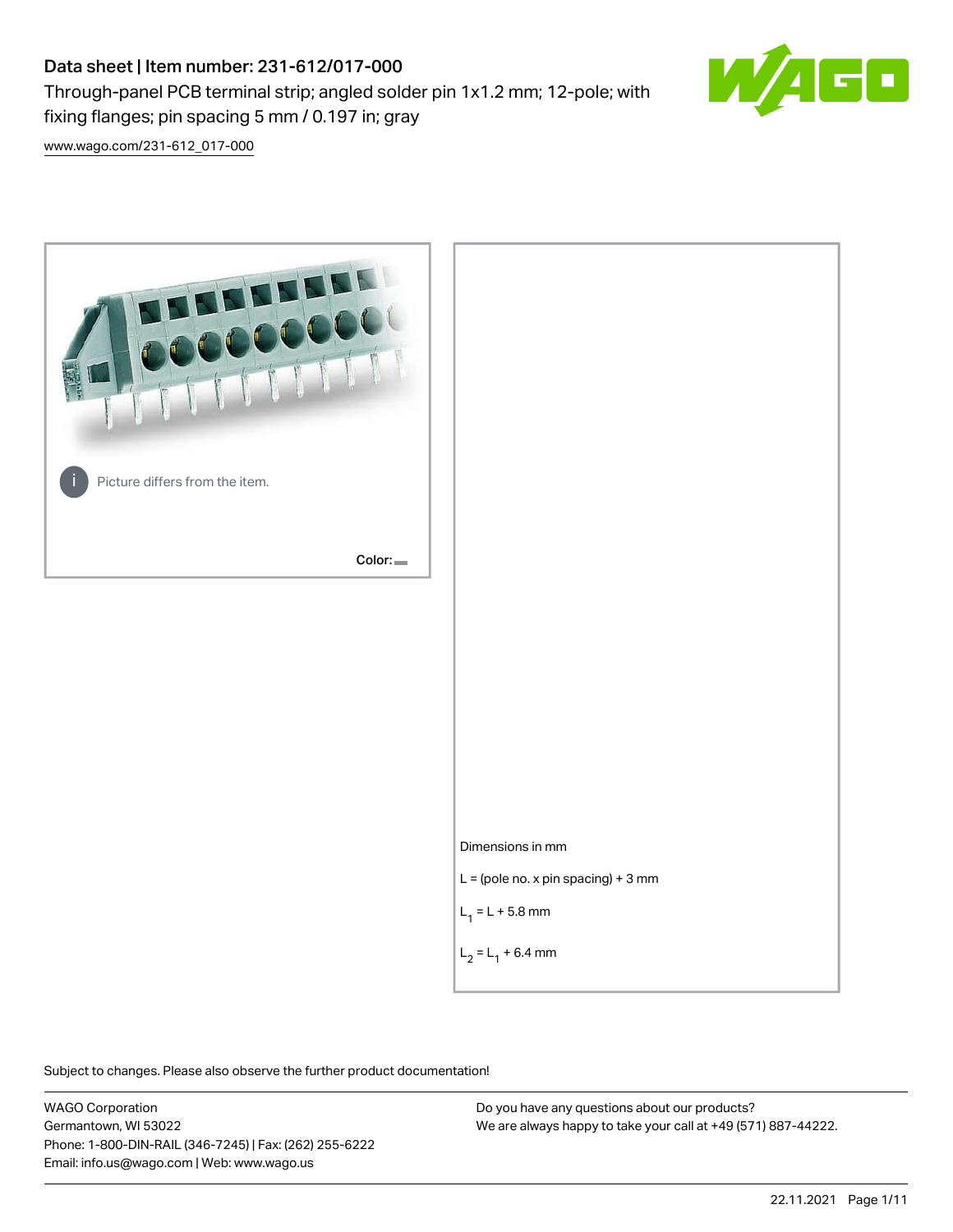

### Item description

- Feedthrough PCB terminal strips with screwdriver-actuated CAGE CLAMP $^\circ$  $\blacksquare$
- $\blacksquare$ With flanges for PCB or front-panel mounting – either flush with enclosure or protruding

# Data

| Variants:<br>Other pole numbers<br>Other colors                  |
|------------------------------------------------------------------|
|                                                                  |
|                                                                  |
| Direct marking                                                   |
| Versions without mounting flanges                                |
| Other versions (or variants) can be requested from WAGO Sales or |
| configured at https://configurator.wago.com/                     |

## Electrical data

#### IEC Approvals

| Ratings per                 | IEC/EN 60664-1                                                        |
|-----------------------------|-----------------------------------------------------------------------|
| Rated voltage (III / 3)     | 320 V                                                                 |
| Rated surge voltage (III/3) | 4 <sub>kV</sub>                                                       |
| Rated voltage (III/2)       | 320 V                                                                 |
| Rated surge voltage (III/2) | 4 <sub>kV</sub>                                                       |
| Nominal voltage (II/2)      | 630 V                                                                 |
| Rated surge voltage (II/2)  | 4 <sub>k</sub> V                                                      |
| Rated current               | 16A                                                                   |
| Legend (ratings)            | $(III / 2)$ $\triangle$ Overvoltage category III / Pollution degree 2 |

# UL Approvals

| Approvals per                  | UL 1059 |
|--------------------------------|---------|
| Rated voltage UL (Use Group B) | 300 V   |
| Rated current UL (Use Group B) | 15 A    |
| Rated voltage UL (Use Group C) | 150 V   |
| Rated current UL (Use Group C) | 15A     |
| Rated voltage UL (Use Group D) | 300 V   |
| Rated current UL (Use Group D) | 10 A    |

Subject to changes. Please also observe the further product documentation!

| <b>WAGO Corporation</b>                                | Do you have any questions about our products?                 |
|--------------------------------------------------------|---------------------------------------------------------------|
| Germantown, WI 53022                                   | We are always happy to take your call at +49 (571) 887-44222. |
| Phone: 1-800-DIN-RAIL (346-7245)   Fax: (262) 255-6222 |                                                               |
| Email: info.us@wago.com   Web: www.wago.us             |                                                               |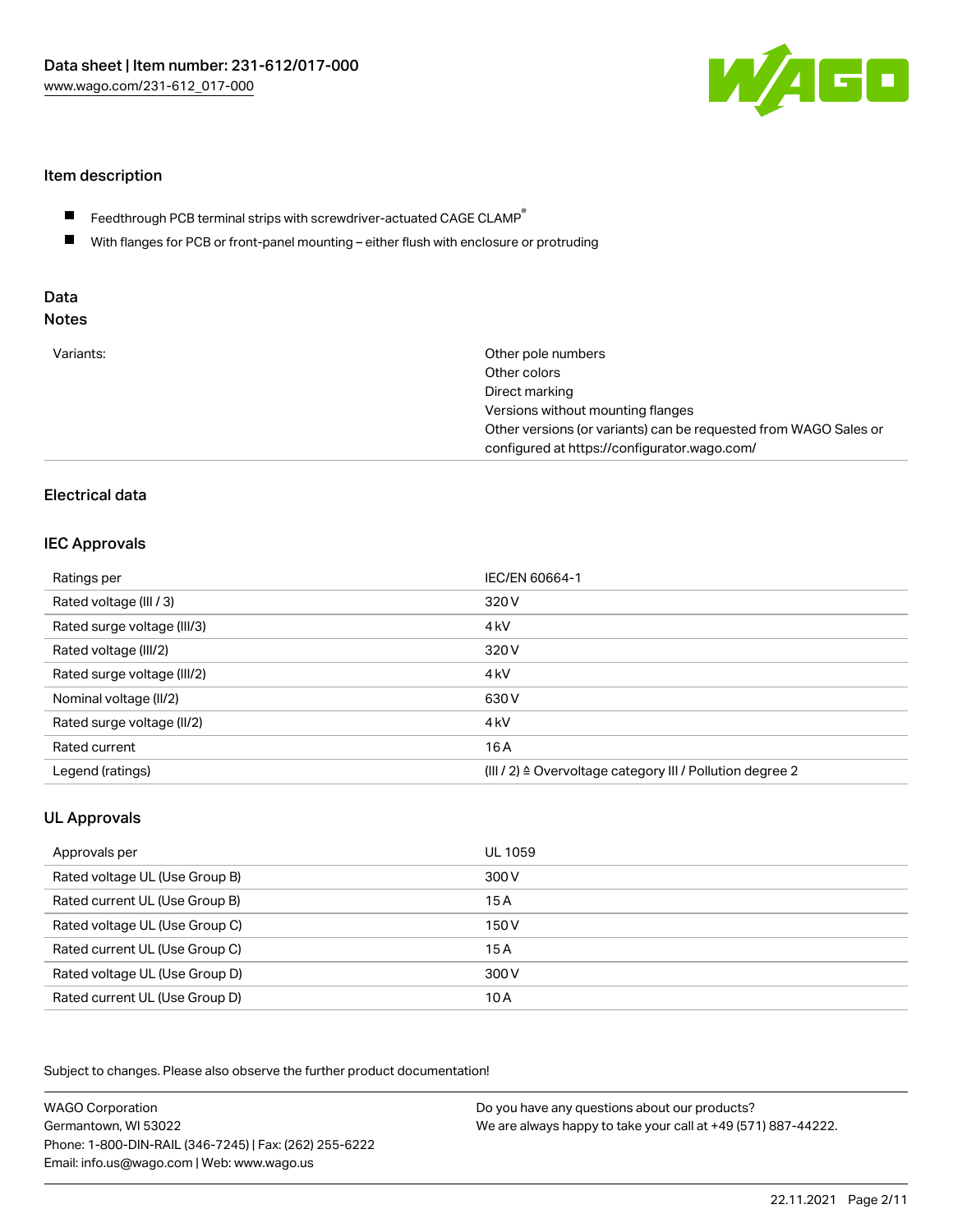

# CSA Approvals

| Approvals per                   | <b>CSA</b> |
|---------------------------------|------------|
| Rated voltage CSA (Use Group B) | 300 V      |
| Rated current CSA (Use Group B) | 15A        |
| Rated voltage CSA (Use Group C) | 150 V      |
| Rated current CSA (Use Group C) | 15A        |
| Rated voltage CSA (Use Group D) | 300 V      |
| Rated current CSA (Use Group D) | 10 A       |

#### Connection data

| Total number of connection points |  |
|-----------------------------------|--|
| Total number of potentials        |  |
| Number of connection types        |  |
| Number of levels                  |  |

#### Connection 1

| Connection technology                             | CAGE CLAMP <sup>®</sup>                 |
|---------------------------------------------------|-----------------------------------------|
| Actuation type                                    | Operating tool                          |
| Solid conductor                                   | $0.08$ 2.5 mm <sup>2</sup> / 28  14 AWG |
| Fine-stranded conductor                           | $0.08$ 2.5 mm <sup>2</sup> / 28  14 AWG |
| Fine-stranded conductor; with insulated ferrule   | $0.251.5$ mm <sup>2</sup>               |
| Fine-stranded conductor; with uninsulated ferrule | $0.252.5$ mm <sup>2</sup>               |
| Strip length                                      | $89$ mm $/ 0.310.35$ inch               |
| Conductor connection direction to PCB             | 0°                                      |
| Number of poles                                   | 12                                      |

#### Physical data

| Pin spacing                          | 5 mm / 0.197 inch          |
|--------------------------------------|----------------------------|
| Width                                | 75.2 mm / 2.961 inch       |
| Height                               | 19 mm / 0.748 inch         |
| Height from the surface              | 14.3 mm / 0.563 inch       |
| Depth                                | 19.1 mm / 0.752 inch       |
| Solder pin length                    | 4.7 mm                     |
| Solder pin dimensions                | $0.8 \times 1.3$ mm        |
| Drilled hole diameter with tolerance | $1.8$ <sup>(+0.1)</sup> mm |

Subject to changes. Please also observe the further product documentation! Mechanical data

| <b>WAGO Corporation</b>                                | Do you have any questions about our products?                 |
|--------------------------------------------------------|---------------------------------------------------------------|
| Germantown, WI 53022                                   | We are always happy to take your call at +49 (571) 887-44222. |
| Phone: 1-800-DIN-RAIL (346-7245)   Fax: (262) 255-6222 |                                                               |
| Email: info.us@wago.com   Web: www.wago.us             |                                                               |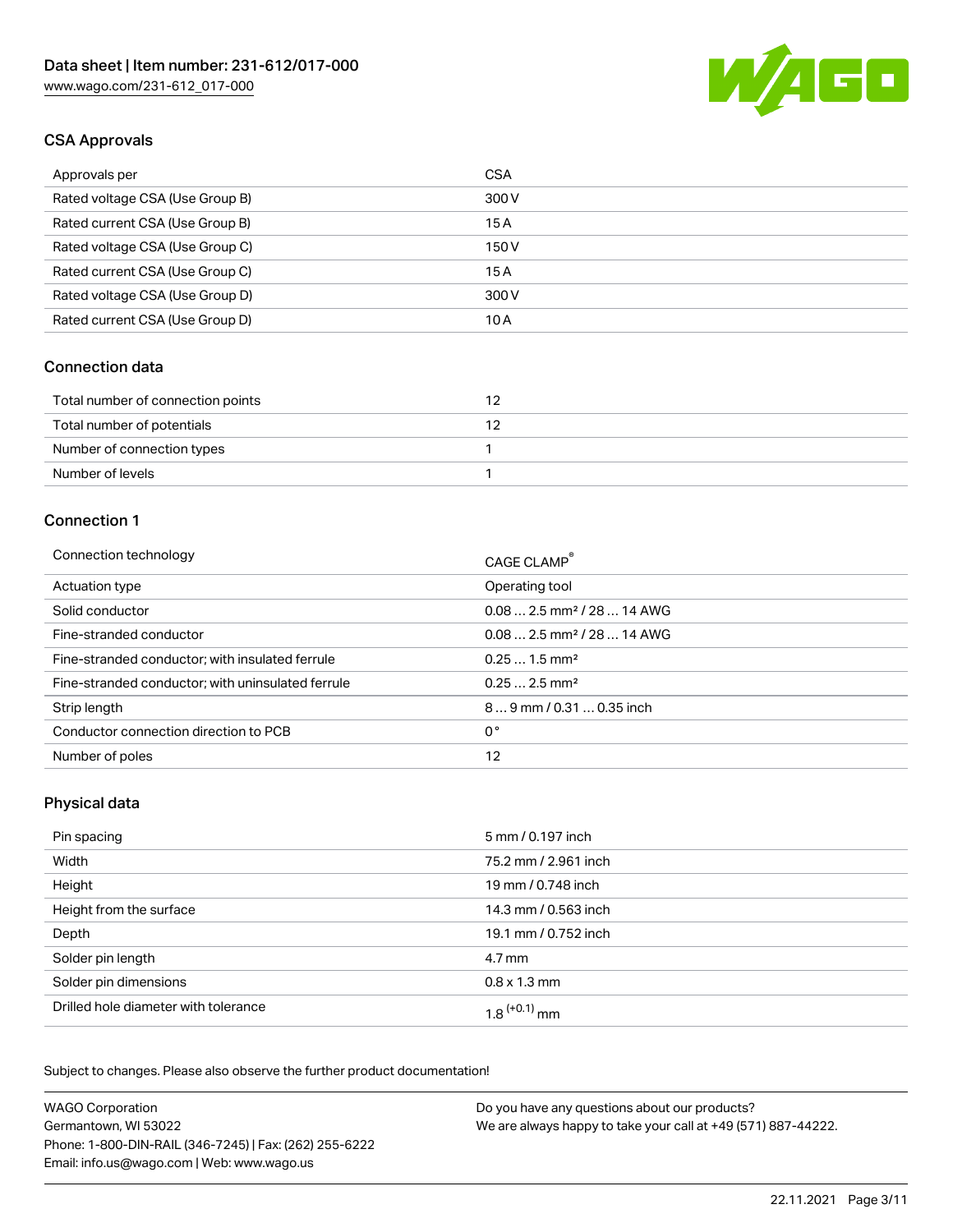

# Mechanical data

| Mounting type | Mounting flange       |
|---------------|-----------------------|
| Mounting type | Feed-through mounting |
|               | Panel mounting        |

## PCB contact

| PCB Contact                         | THT                                      |
|-------------------------------------|------------------------------------------|
| Solder pin arrangement              | over the entire terminal strip (in-line) |
| Number of solder pins per potential |                                          |

#### Material data

| Color                       | gray                                    |
|-----------------------------|-----------------------------------------|
| Material group              |                                         |
| Insulation material         | Polyamide (PA66)                        |
| Flammability class per UL94 | V <sub>0</sub>                          |
| Clamping spring material    | Chrome nickel spring steel (CrNi)       |
| Contact material            | Electrolytic copper ( $E_{\text{Cu}}$ ) |
| Contact plating             | tin-plated                              |
| Fire load                   | 0.273 MJ                                |
| Weight                      | 16.7 <sub>g</sub>                       |

### Environmental requirements

| Limit temperature range<br>. | +105 $^{\circ}$ C<br>-60 |  |
|------------------------------|--------------------------|--|
|------------------------------|--------------------------|--|

## Commercial data

| Product Group         | 3 (Multi Conn. System) |
|-----------------------|------------------------|
| PU (SPU)              | 25 Stück               |
| Packaging type        | box                    |
| Country of origin     | DE                     |
| <b>GTIN</b>           | 4044918258333          |
| Customs tariff number | 8536904000             |

#### Approvals / Certificates

#### Country specific Approvals

| Logo | Approval | Additional Approval Text | name        |
|------|----------|--------------------------|-------------|
|      |          |                          | Certificate |

Subject to changes. Please also observe the further product documentation!

| WAGO Corporation                                       | Do you have any questions about our products?                 |
|--------------------------------------------------------|---------------------------------------------------------------|
| Germantown. WI 53022                                   | We are always happy to take your call at +49 (571) 887-44222. |
| Phone: 1-800-DIN-RAIL (346-7245)   Fax: (262) 255-6222 |                                                               |
| Email: info.us@wago.com   Web: www.wago.us             |                                                               |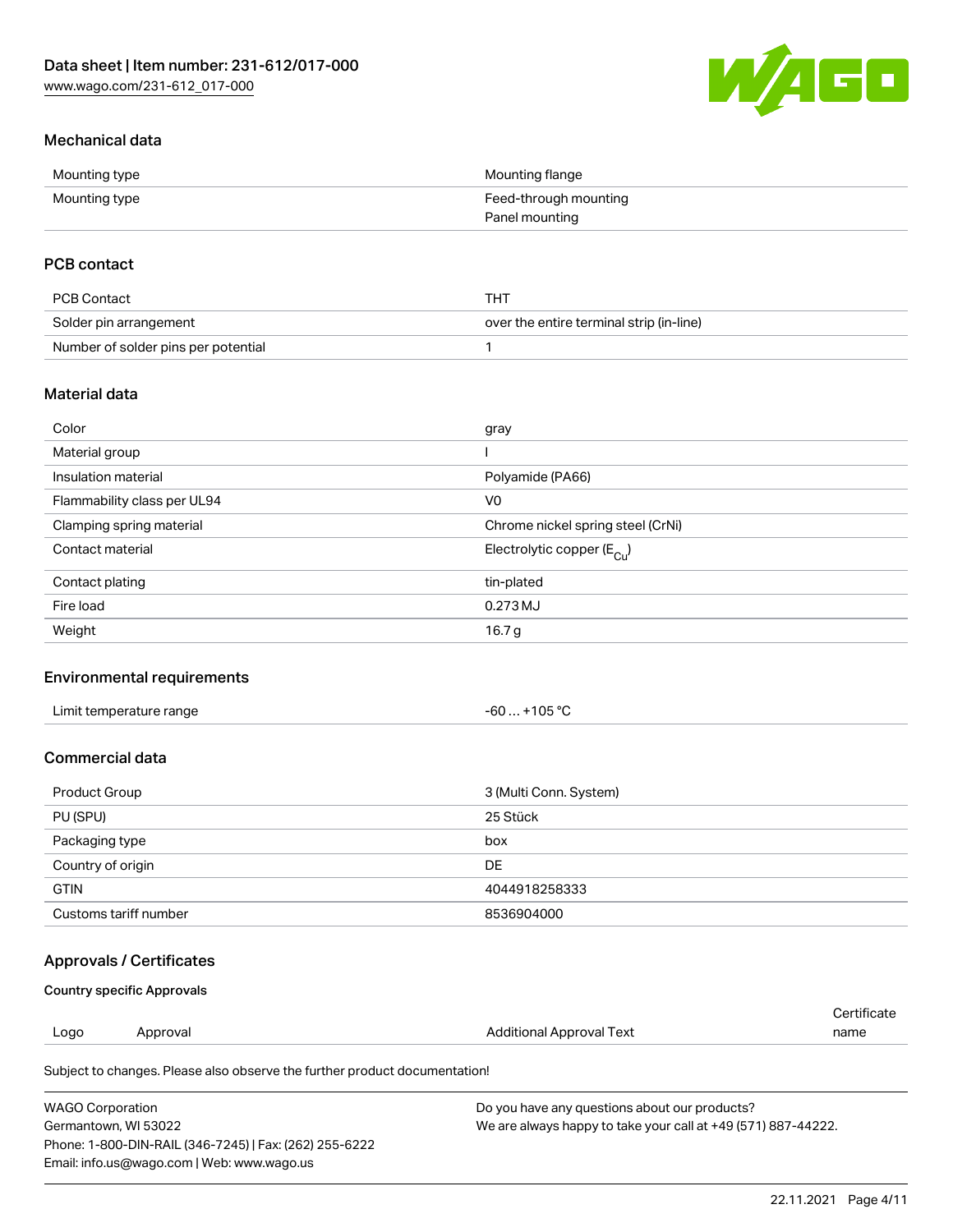[www.wago.com/231-612\\_017-000](http://www.wago.com/231-612_017-000)



|       | CВ<br>DEKRA Certification B.V.         | IEC 61984         | NL-39756 |
|-------|----------------------------------------|-------------------|----------|
| 介<br> | <b>CSA</b><br>DEKRA Certification B.V. | C <sub>22.2</sub> | 1466354  |

#### Ship Approvals

| Logo          | Approval                                                | <b>Additional Approval Text</b> | Certificate<br>name             |
|---------------|---------------------------------------------------------|---------------------------------|---------------------------------|
| ABS           | <b>ABS</b><br>American Bureau of Shipping               | ۰                               | 19-<br>HG1869876-<br><b>PDA</b> |
| <b>BUREAU</b> | BV<br>Bureau Veritas S.A.                               | <b>IEC 60998</b>                | 11915/D0<br>BV                  |
|               | <b>DNV GL</b><br>Det Norske Veritas, Germanischer Lloyd | -                               | TAE000016Z                      |
|               |                                                         |                                 |                                 |

#### UL-Approvals

| Logo                          | Approval                             | <b>Additional Approval Text</b> | Certificate<br>name |
|-------------------------------|--------------------------------------|---------------------------------|---------------------|
| J<br>$\overline{\phantom{a}}$ | UL<br>Underwriters Laboratories Inc. | <b>UL 1977</b>                  | E45171              |

#### Optional accessories

| <b>Ferrules</b> |                                                                                                                         |                      |
|-----------------|-------------------------------------------------------------------------------------------------------------------------|----------------------|
| Ferrule         |                                                                                                                         |                      |
|                 | Item no.: 216-101<br>Ferrule; Sleeve for 0.5 mm <sup>2</sup> / AWG 22; uninsulated; electro-tin plated; silver-colored  | www.wago.com/216-101 |
|                 | Item no.: 216-104                                                                                                       |                      |
|                 | Ferrule; Sleeve for 1.5 mm <sup>2</sup> / AWG 16; uninsulated; electro-tin plated; silver-colored                       | www.wago.com/216-104 |
|                 | Item no.: 216-106<br>Ferrule; Sleeve for 2.5 mm <sup>2</sup> / AWG 14; uninsulated; electro-tin plated; silver-colored  | www.wago.com/216-106 |
|                 | Item no.: 216-102<br>Ferrule; Sleeve for 0.75 mm <sup>2</sup> / AWG 20; uninsulated; electro-tin plated; silver-colored | www.wago.com/216-102 |
|                 |                                                                                                                         |                      |

Subject to changes. Please also observe the further product documentation!

| <b>WAGO Corporation</b>                                | Do you have any questions about our products?                 |
|--------------------------------------------------------|---------------------------------------------------------------|
| Germantown, WI 53022                                   | We are always happy to take your call at +49 (571) 887-44222. |
| Phone: 1-800-DIN-RAIL (346-7245)   Fax: (262) 255-6222 |                                                               |
| Email: info.us@wago.com   Web: www.wago.us             |                                                               |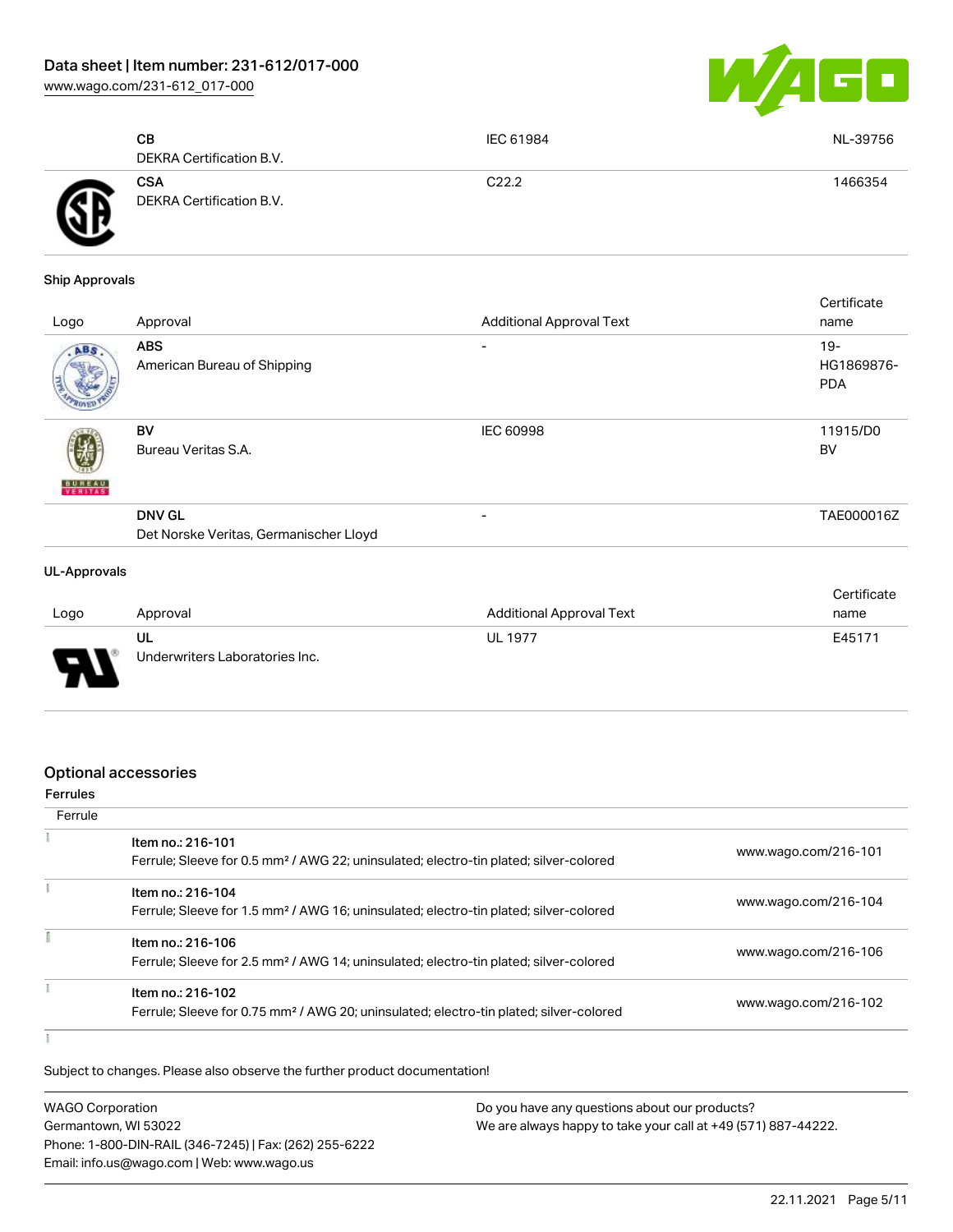# Data sheet | Item number: 231-612/017-000

Phone: 1-800-DIN-RAIL (346-7245) | Fax: (262) 255-6222

Email: info.us@wago.com | Web: www.wago.us

[www.wago.com/231-612\\_017-000](http://www.wago.com/231-612_017-000)



|                         | Item no.: 216-103<br>Ferrule; Sleeve for 1 mm <sup>2</sup> / AWG 18; uninsulated; electro-tin plated                                                                                              |                                                                                                                | www.wago.com/216-103 |
|-------------------------|---------------------------------------------------------------------------------------------------------------------------------------------------------------------------------------------------|----------------------------------------------------------------------------------------------------------------|----------------------|
|                         | Item no.: 216-123<br>Ferrule; Sleeve for 1 mm <sup>2</sup> / AWG 18; uninsulated; electro-tin plated; silver-colored                                                                              |                                                                                                                | www.wago.com/216-123 |
|                         | Item no.: 216-122<br>Ferrule; Sleeve for 0.75 mm <sup>2</sup> / AWG 20; uninsulated; electro-tin plated; silver-colored                                                                           |                                                                                                                | www.wago.com/216-122 |
| J.                      | Item no.: 216-124<br>Ferrule; Sleeve for 1.5 mm <sup>2</sup> / AWG 16; uninsulated; electro-tin plated                                                                                            |                                                                                                                | www.wago.com/216-124 |
|                         | Item no.: 216-142<br>Ferrule; Sleeve for 0.75 mm <sup>2</sup> / 18 AWG; uninsulated; electro-tin plated; electrolytic copper; gastight<br>crimped; acc. to DIN 46228, Part 1/08.92                |                                                                                                                | www.wago.com/216-142 |
|                         | Item no.: 216-132<br>Ferrule; Sleeve for 0.34 mm <sup>2</sup> / AWG 24; uninsulated; electro-tin plated                                                                                           |                                                                                                                | www.wago.com/216-132 |
|                         | Item no.: 216-121<br>Ferrule; Sleeve for 0.5 mm <sup>2</sup> / AWG 22; uninsulated; electro-tin plated; silver-colored                                                                            |                                                                                                                | www.wago.com/216-121 |
|                         | Item no.: 216-143<br>Ferrule; Sleeve for 1 mm <sup>2</sup> / AWG 18; uninsulated; electro-tin plated; electrolytic copper; gastight<br>crimped; acc. to DIN 46228, Part 1/08.92                   |                                                                                                                | www.wago.com/216-143 |
|                         | Item no.: 216-131<br>Ferrule; Sleeve for 0.25 mm <sup>2</sup> / AWG 24; uninsulated; electro-tin plated; silver-colored                                                                           |                                                                                                                | www.wago.com/216-131 |
|                         | Item no.: 216-141<br>Ferrule; Sleeve for 0.5 mm <sup>2</sup> / 20 AWG; uninsulated; electro-tin plated; electrolytic copper; gastight<br>crimped; acc. to DIN 46228, Part 1/08.92                 |                                                                                                                | www.wago.com/216-141 |
|                         | Item no.: 216-152<br>Ferrule; Sleeve for 0.34 mm <sup>2</sup> / AWG 24; uninsulated; electro-tin plated                                                                                           |                                                                                                                | www.wago.com/216-152 |
|                         | Item no.: 216-203<br>Ferrule; Sleeve for 1 mm <sup>2</sup> / AWG 18; insulated; electro-tin plated; red                                                                                           |                                                                                                                | www.wago.com/216-203 |
|                         | Item no.: 216-202<br>Ferrule; Sleeve for 0.75 mm <sup>2</sup> / 18 AWG; insulated; electro-tin plated; gray                                                                                       |                                                                                                                | www.wago.com/216-202 |
|                         | Item no.: 216-151<br>Ferrule; Sleeve for 0.25 mm <sup>2</sup> / AWG 24; uninsulated; electro-tin plated                                                                                           |                                                                                                                | www.wago.com/216-151 |
|                         | Item no.: 216-204<br>Ferrule; Sleeve for 1.5 mm <sup>2</sup> / AWG 16; insulated; electro-tin plated; black                                                                                       |                                                                                                                | www.wago.com/216-204 |
|                         | Item no.: 216-144<br>Ferrule; Sleeve for 1.5 mm <sup>2</sup> / AWG 16; uninsulated; electro-tin plated; electrolytic copper; gastight<br>crimped; acc. to DIN 46228, Part 1/08.92; silver-colored |                                                                                                                | www.wago.com/216-144 |
|                         | Item no.: 216-201<br>Ferrule; Sleeve for 0.5 mm <sup>2</sup> / 20 AWG; insulated; electro-tin plated; white                                                                                       |                                                                                                                | www.wago.com/216-201 |
|                         | Item no.: 216-223<br>Ferrule; Sleeve for 1 mm <sup>2</sup> / AWG 18; insulated; electro-tin plated; red                                                                                           |                                                                                                                | www.wago.com/216-223 |
|                         | Subject to changes. Please also observe the further product documentation!                                                                                                                        |                                                                                                                |                      |
| <b>WAGO Corporation</b> | Germantown, WI 53022                                                                                                                                                                              | Do you have any questions about our products?<br>We are always happy to take your call at +49 (571) 887-44222. |                      |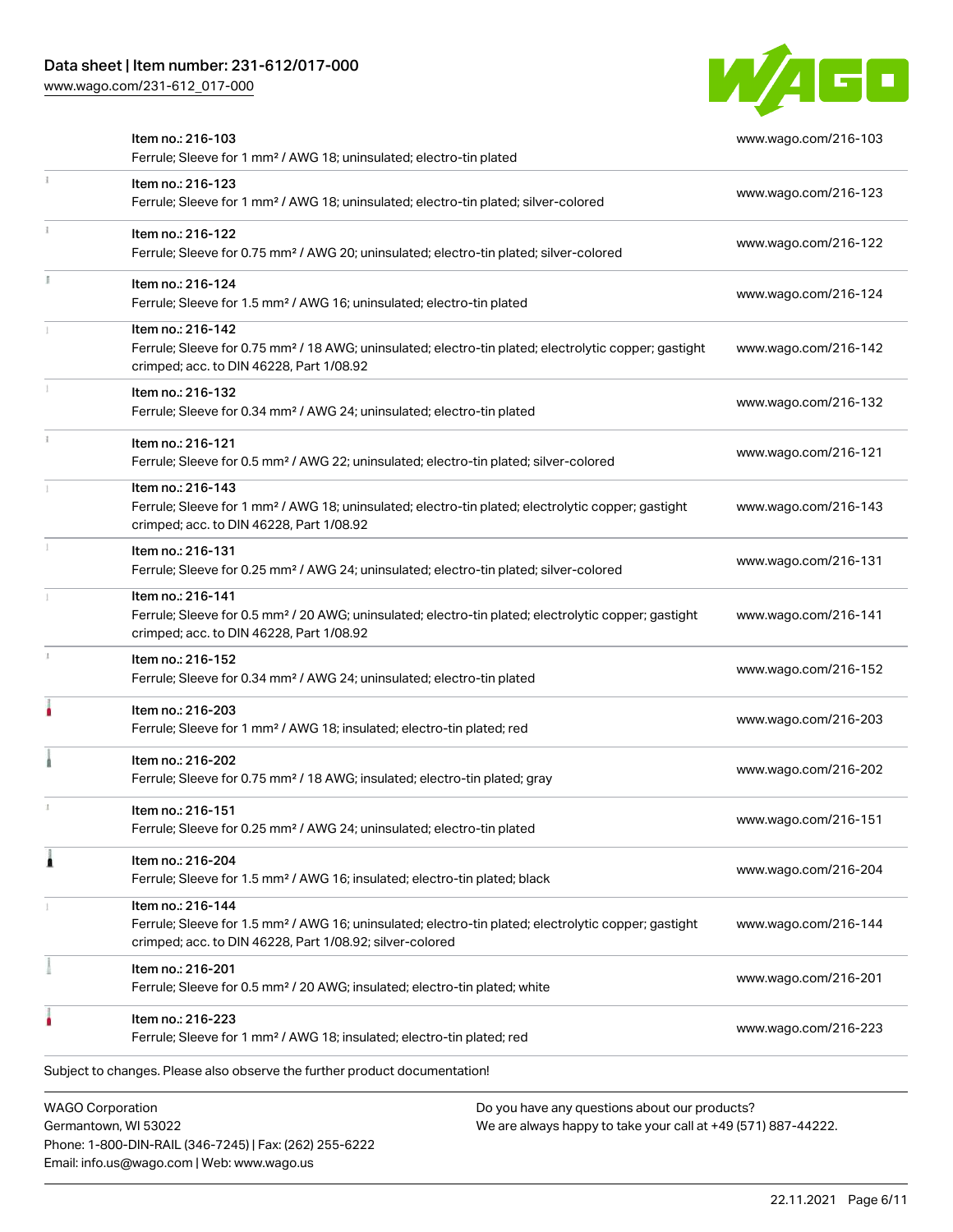# Data sheet | Item number: 231-612/017-000

[www.wago.com/231-612\\_017-000](http://www.wago.com/231-612_017-000)



|                      | Item no.: 216-241                                                                                                                                                                  |                      |
|----------------------|------------------------------------------------------------------------------------------------------------------------------------------------------------------------------------|----------------------|
|                      | Ferrule; Sleeve for 0.5 mm <sup>2</sup> / 20 AWG; insulated; electro-tin plated; electrolytic copper; gastight                                                                     | www.wago.com/216-241 |
|                      | crimped; acc. to DIN 46228, Part 4/09.90; white                                                                                                                                    |                      |
|                      | Item no.: 216-242                                                                                                                                                                  |                      |
|                      | Ferrule; Sleeve for 0.75 mm <sup>2</sup> / 18 AWG; insulated; electro-tin plated; electrolytic copper; gastight                                                                    | www.wago.com/216-242 |
|                      | crimped; acc. to DIN 46228, Part 4/09.90; gray                                                                                                                                     |                      |
|                      | Item no.: 216-222                                                                                                                                                                  |                      |
|                      | Ferrule; Sleeve for 0.75 mm <sup>2</sup> / 18 AWG; insulated; electro-tin plated; gray                                                                                             | www.wago.com/216-222 |
|                      | Item no.: 216-221                                                                                                                                                                  | www.wago.com/216-221 |
|                      | Ferrule; Sleeve for 0.5 mm <sup>2</sup> / 20 AWG; insulated; electro-tin plated; white                                                                                             |                      |
| Ă                    | Item no.: 216-224                                                                                                                                                                  | www.wago.com/216-224 |
|                      | Ferrule; Sleeve for 1.5 mm <sup>2</sup> / AWG 16; insulated; electro-tin plated; black                                                                                             |                      |
|                      | Item no.: 216-243                                                                                                                                                                  |                      |
|                      | Ferrule; Sleeve for 1 mm <sup>2</sup> / AWG 18; insulated; electro-tin plated; electrolytic copper; gastight crimped; www.wago.com/216-243<br>acc. to DIN 46228, Part 4/09.90; red |                      |
| 1                    | Item no.: 216-244                                                                                                                                                                  |                      |
|                      | Ferrule; Sleeve for 1.5 mm <sup>2</sup> / AWG 16; insulated; electro-tin plated; electrolytic copper; gastight                                                                     | www.wago.com/216-244 |
|                      | crimped; acc. to DIN 46228, Part 4/09.90; black                                                                                                                                    |                      |
|                      | Item no.: 216-263                                                                                                                                                                  |                      |
|                      | Ferrule; Sleeve for 1 mm <sup>2</sup> / AWG 18; insulated; electro-tin plated; electrolytic copper; gastight crimped; www.wago.com/216-263                                         |                      |
|                      | acc. to DIN 46228, Part 4/09.90; red                                                                                                                                               |                      |
| Ă                    | Item no.: 216-264                                                                                                                                                                  |                      |
|                      | Ferrule; Sleeve for 1.5 mm <sup>2</sup> / AWG 16; insulated; electro-tin plated; electrolytic copper; gastight                                                                     | www.wago.com/216-264 |
|                      | crimped; acc. to DIN 46228, Part 4/09.90; black                                                                                                                                    |                      |
| 1                    | Item no.: 216-284                                                                                                                                                                  |                      |
|                      | Ferrule; Sleeve for 1.5 mm <sup>2</sup> / AWG 16; insulated; electro-tin plated; electrolytic copper; gastight                                                                     | www.wago.com/216-284 |
|                      | crimped; acc. to DIN 46228, Part 4/09.90; black                                                                                                                                    |                      |
|                      | Item no.: 216-262                                                                                                                                                                  |                      |
|                      | Ferrule; Sleeve for 0.75 mm <sup>2</sup> / 18 AWG; insulated; electro-tin plated; electrolytic copper; gastight<br>crimped; acc. to DIN 46228, Part 4/09.90; gray                  | www.wago.com/216-262 |
|                      |                                                                                                                                                                                    |                      |
|                      | Item no.: 216-301                                                                                                                                                                  | www.wago.com/216-301 |
|                      | Ferrule; Sleeve for 0.25 mm <sup>2</sup> / AWG 24; insulated; electro-tin plated; yellow                                                                                           |                      |
|                      | Item no.: 216-321                                                                                                                                                                  |                      |
|                      | Ferrule; Sleeve for 0.25 mm <sup>2</sup> / AWG 24; insulated; electro-tin plated; yellow                                                                                           | www.wago.com/216-321 |
| ٠                    | Item no.: 216-322                                                                                                                                                                  | www.wago.com/216-322 |
|                      | Ferrule; Sleeve for 0.34 mm <sup>2</sup> / 22 AWG; insulated; electro-tin plated; green                                                                                            |                      |
| ۸                    | Item no.: 216-302                                                                                                                                                                  |                      |
|                      | Ferrule; Sleeve for 0.34 mm <sup>2</sup> / 22 AWG; insulated; electro-tin plated; light turquoise                                                                                  | www.wago.com/216-302 |
| Mounting             |                                                                                                                                                                                    |                      |
| Mounting accessories |                                                                                                                                                                                    |                      |
|                      | Item no.: 209-147                                                                                                                                                                  |                      |
|                      | Self-tapping screw                                                                                                                                                                 | www.wago.com/209-147 |
|                      |                                                                                                                                                                                    |                      |

Subject to changes. Please also observe the further product documentation!

WAGO Corporation Germantown, WI 53022 Phone: 1-800-DIN-RAIL (346-7245) | Fax: (262) 255-6222 Email: info.us@wago.com | Web: www.wago.us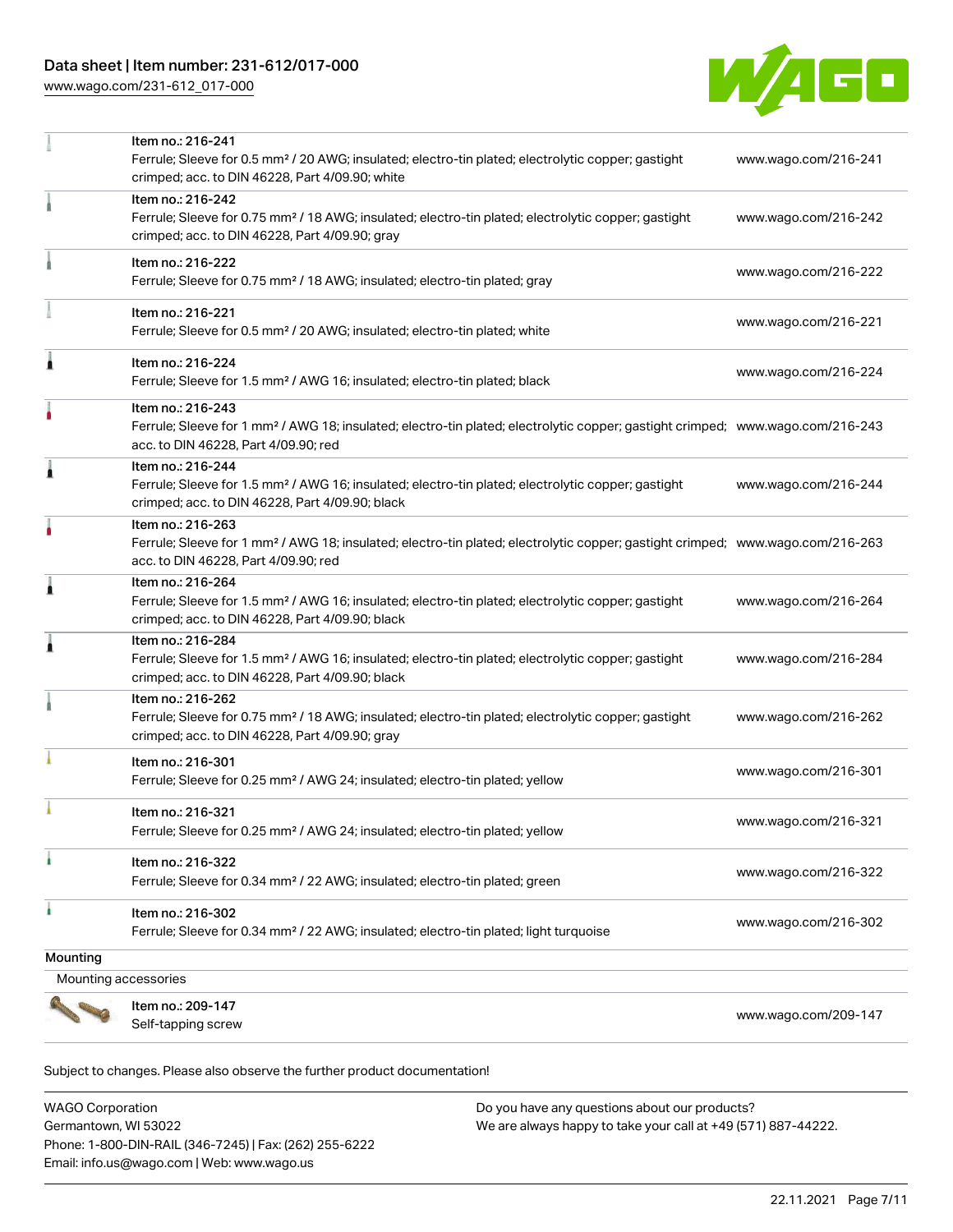[www.wago.com/231-612\\_017-000](http://www.wago.com/231-612_017-000)



[www.wago.com/231-194](http://www.wago.com/231-194)

Item no.: 231-194

Self-tapping screw; B 2.2x13, fixing hole 1.8 mm Ø

|                     | OCIT-tapping SCIEW, D 2.2XTO, hang note 1.0 min 0                                                      |                                  |  |
|---------------------|--------------------------------------------------------------------------------------------------------|----------------------------------|--|
|                     | Item no.: 231-195<br>Screw with nut; M2x12; for fixing element                                         | www.wago.com/231-195             |  |
| <b>Tools</b>        |                                                                                                        |                                  |  |
| Operating tool      |                                                                                                        |                                  |  |
|                     | Item no.: 210-657                                                                                      |                                  |  |
|                     | Operating tool; Blade: 3.5 x 0.5 mm; with a partially insulated shaft; short; multicoloured            | www.wago.com/210-657             |  |
|                     | Item no.: 210-720                                                                                      |                                  |  |
|                     | Operating tool; Blade: 3.5 x 0.5 mm; with a partially insulated shaft; multicoloured                   | www.wago.com/210-720             |  |
| Marking accessories |                                                                                                        |                                  |  |
| Marking strip       |                                                                                                        |                                  |  |
|                     | Item no.: 210-332/500-202                                                                              |                                  |  |
|                     | Marking strips; as a DIN A4 sheet; MARKED; 1-16 (160x); Height of marker strip: 3 mm; Strip length 182 | www.wago.com/210-332<br>/500-202 |  |
|                     | mm; Horizontal marking; Self-adhesive; white                                                           |                                  |  |
|                     | Item no.: 210-332/500-206                                                                              |                                  |  |
|                     | Marking strips; as a DIN A4 sheet; MARKED; 33-48 (160x); Height of marker strip: 3 mm; Strip length    | www.wago.com/210-332<br>/500-206 |  |
|                     | 182 mm; Horizontal marking; Self-adhesive; white                                                       |                                  |  |
|                     | Item no.: 210-332/500-205                                                                              |                                  |  |
|                     | Marking strips; as a DIN A4 sheet; MARKED; 1-32 (80x); Height of marker strip: 3 mm; Strip length 182  | www.wago.com/210-332<br>/500-205 |  |
|                     | mm; Horizontal marking; Self-adhesive; white                                                           |                                  |  |
|                     | Item no.: 210-332/500-204                                                                              |                                  |  |
|                     | Marking strips; as a DIN A4 sheet; MARKED; 17-32 (160x); Height of marker strip: 3 mm; Strip length    | www.wago.com/210-332<br>/500-204 |  |
|                     | 182 mm; Horizontal marking; Self-adhesive; white                                                       |                                  |  |
|                     |                                                                                                        |                                  |  |
|                     |                                                                                                        |                                  |  |

## Downloads Documentation

| <b>Additional Information</b> |            |               |          |
|-------------------------------|------------|---------------|----------|
| Technical explanations        | 2019 Apr 3 | pdf<br>2.0 MB | Download |
|                               |            |               |          |

#### CAD files

| CAD data                                                                |     |          |
|-------------------------------------------------------------------------|-----|----------|
| 2D/3D Models 231-612/017-000                                            | URL | Download |
| <b>CAE data</b>                                                         |     |          |
| EPLAN Data Portal 231-612/017-000                                       | URL | Download |
| Subject to changes Place also observe the further product decumentation |     |          |

Subject to changes. Please also observe the further product documentation!

WAGO Corporation Germantown, WI 53022 Phone: 1-800-DIN-RAIL (346-7245) | Fax: (262) 255-6222 Email: info.us@wago.com | Web: www.wago.us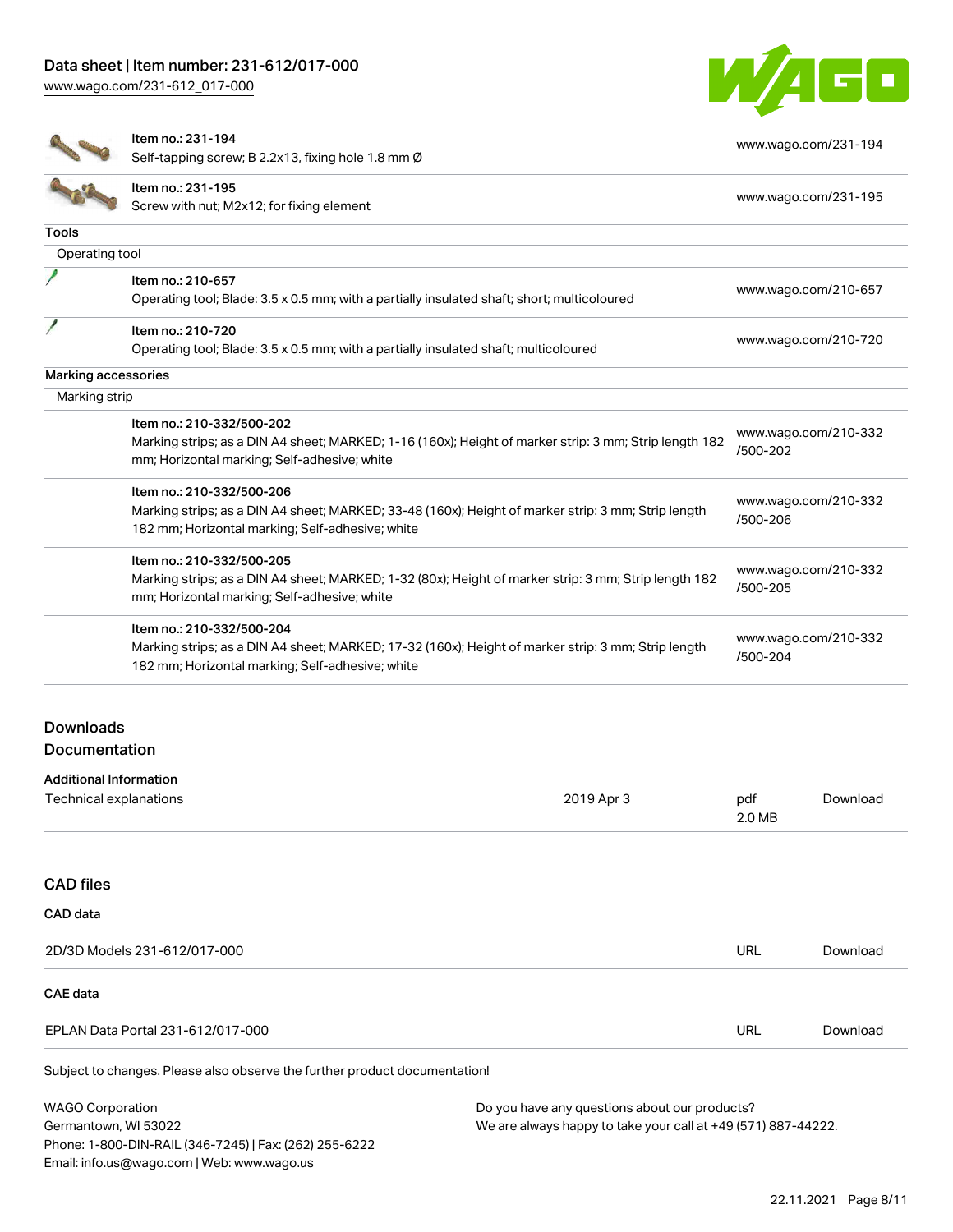

|                                   | ZUKEN Portal 231-612/017-000                                                                                                                                           | <b>URL</b> | Download |
|-----------------------------------|------------------------------------------------------------------------------------------------------------------------------------------------------------------------|------------|----------|
| EPLAN Data Portal 231-612/017-000 |                                                                                                                                                                        | <b>URL</b> | Download |
| <b>PCB Design</b>                 |                                                                                                                                                                        |            |          |
|                                   | Symbol and Footprint 231-612/017-000                                                                                                                                   | URL        | Download |
|                                   | CAx data for your PCB design, consisting of "schematic symbols and PCB footprints",<br>allow easy integration of the WAGO component into your development environment. |            |          |
|                                   | <b>Supported formats:</b>                                                                                                                                              |            |          |
| $\blacksquare$                    | Accel EDA 14 & 15                                                                                                                                                      |            |          |
| $\blacksquare$                    | Altium 6 to current version                                                                                                                                            |            |          |
| ш                                 | Cadence Allegro                                                                                                                                                        |            |          |
|                                   | DesignSpark                                                                                                                                                            |            |          |
| $\blacksquare$                    | Eagle Libraries                                                                                                                                                        |            |          |
| ш                                 | KiCad                                                                                                                                                                  |            |          |
|                                   | Mentor Graphics BoardStation                                                                                                                                           |            |          |
| Ц                                 | Mentor Graphics Design Architect                                                                                                                                       |            |          |
| ш                                 | Mentor Graphics Design Expedition 99 and 2000                                                                                                                          |            |          |
| ш                                 | OrCAD 9.X PCB and Capture                                                                                                                                              |            |          |
| ш                                 | PADS PowerPCB 3, 3.5, 4.X, and 5.X                                                                                                                                     |            |          |
| $\blacksquare$                    | PADS PowerPCB and PowerLogic 3.0                                                                                                                                       |            |          |
| Ш                                 | PCAD 2000, 2001, 2002, 2004, and 2006                                                                                                                                  |            |          |
| Ш                                 | Pulsonix 8.5 or newer                                                                                                                                                  |            |          |
| П                                 | <b>STL</b>                                                                                                                                                             |            |          |
|                                   | 3D STEP                                                                                                                                                                |            |          |
|                                   | <b>TARGET 3001!</b>                                                                                                                                                    |            |          |
|                                   | View Logic ViewDraw                                                                                                                                                    |            |          |
| Ш                                 | Quadcept                                                                                                                                                               |            |          |
|                                   | Zuken CadStar 3 and 4                                                                                                                                                  |            |          |
|                                   | Zuken CR-5000 and CR-8000                                                                                                                                              |            |          |

#### Environmental Product Compliance

#### Compliance Search

Subject to changes. Please also observe the further product documentation! Environmental Product Compliance 231-612/017-000

WAGO Corporation Germantown, WI 53022 Phone: 1-800-DIN-RAIL (346-7245) | Fax: (262) 255-6222 Email: info.us@wago.com | Web: www.wago.us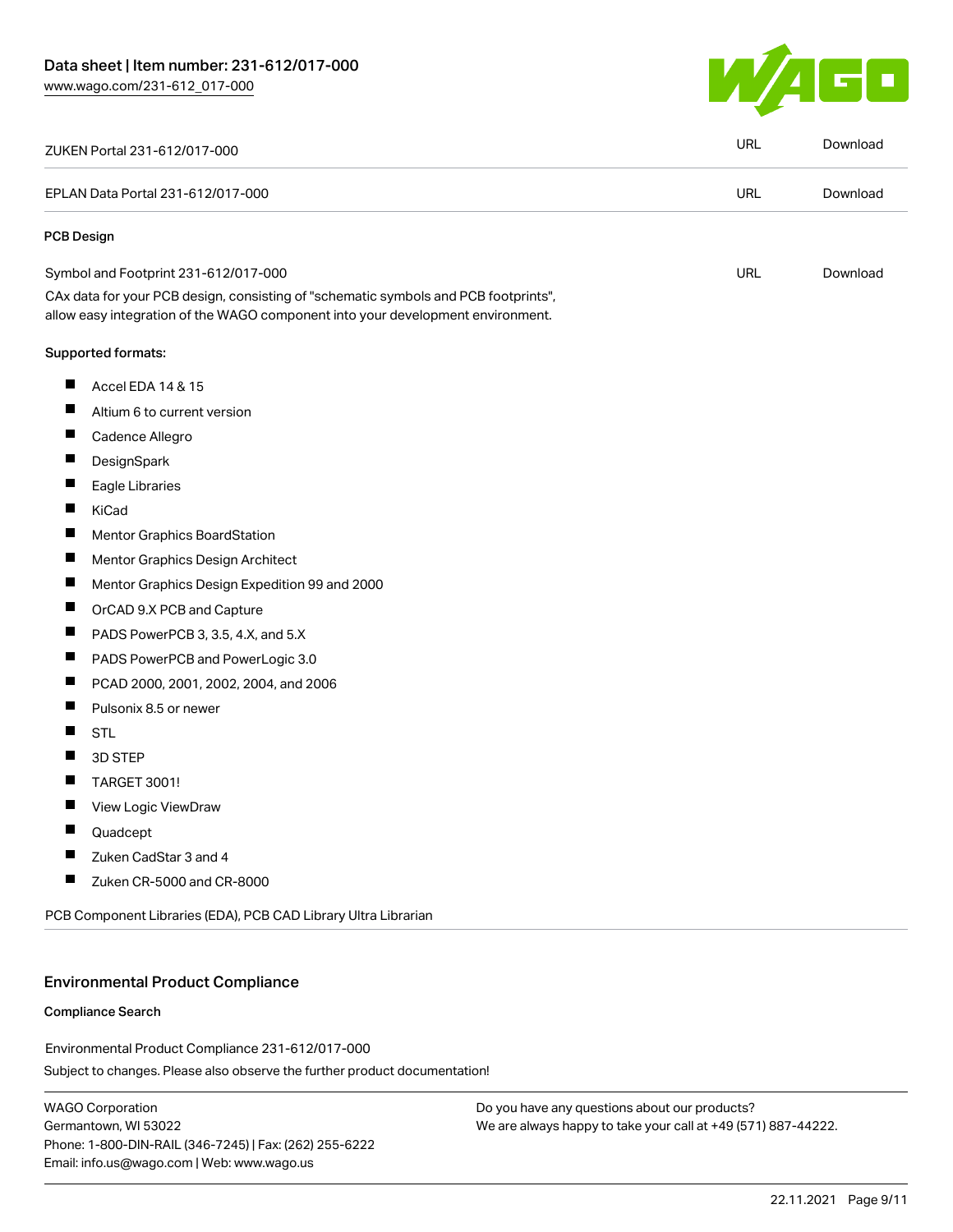

URL [Download](https://www.wago.com/global/d/ComplianceLinkMediaContainer_231-612_017-000)

PCB terminal block; 2.5 mm²; Pin spacing 5 mm; 12-pole; CAGE CLAMP®; clamping collar; 2,50 mm²; gray

#### Installation Notes



Feedthrough PCB terminal strips – frontentry conductor termination



Feedthrough PCB terminal strips can be used as front-panel feedthrough for external conductor termination.

Application

Subject to changes. Please also observe the further product documentation!

WAGO Corporation Germantown, WI 53022 Phone: 1-800-DIN-RAIL (346-7245) | Fax: (262) 255-6222 Email: info.us@wago.com | Web: www.wago.us